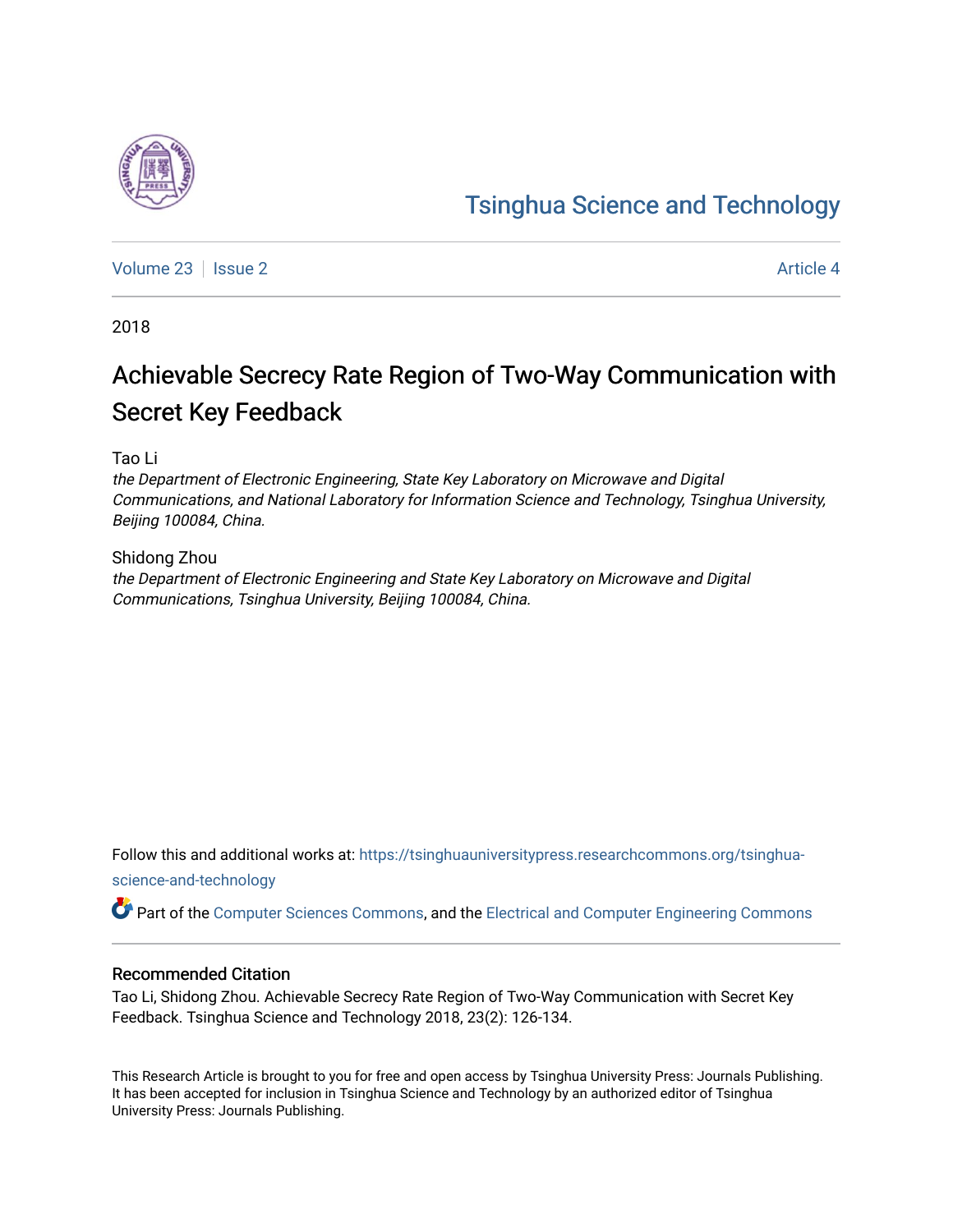#### **TSINGHUA SCIENCE AND TECHNOLOGY**

ISSN 1007-0214 02/09 pp126–134 DOI: 10.26599 / TST.2018.9010058 Volume 23, Number 2, April 2018

# Achievable Secrecy Rate Region of Two-Way Communication with Secret Key Feedback

#### Tao Li and Shidong Zhou*<sup>∗</sup>*

Abstract: This paper investigates the achievable secrecy rate region of the Gaussian two-way wiretap channel, which describes the simultaneous secure two-way transmission of a confidential message. Through adjusting the time-sharing factor and the rate at which the random secret key is fed back, the allocation and optimization for the secrecy rates of two-way communication are achieved. Under peak and average power constraints, the achievable secrecy rate regions of the two-way communication are derived respectively.

Key words: physical layer security; two-way communication; feed back; one-time-pad; random secret key; secrecy rate region

#### 1 Introduction

Wireless communication is inherently insecure because of the broadcast nature of the wireless medium. Many works are devoted to improving the secrecy capacity. For example. Hero<sup>[1]</sup> exploited space-time block coding to achieve a low probability of interception. Beamforming is used to achieve secure communication $[2-4]$ . Furthermore, an artificial noise injection strategy to improve the secrecy is suggested by Goel and Negi<sup>[5, 6]</sup>.

All scenarios mentioned above deal with one-way communication. However, there are many two-way communication scenarios, e.g., satellite communications and cellular networks. The secrecy in two-way communication is also very important. Because of the differences in power, received interference, and the channel to eavesdropper, the secrecy capacities of both directions in two-way communication are asymmetric. Sometimes, the terminal with smaller secrecy capacity needs a greater secrecy rate to send the confidential message. For example, in cellular networks, the secrecy capacity from the base station to the legitimate user is usually greater than the uplink one, as the base station has advantages in terms of the antenna numbers and transmitting power. Thereby, the uplink secrecy rate from the legitimate user needs to be analyzed.

In this case, the feedback channel can be used to improve the secrecy rate of the feedforward channel, and vice versa. For example, feedback may increase the secrecy capacity of a point-to-point memoryless channel $[7]$ . Inspired by this, the impact of feedback on secret communications is investigated. There are mainly three types of feedback.

(1) The feedback symbols are used to jam the eavesdropper whose channel will become more noisy<sup>[8-11]</sup>.

(2) The signals fed back are used to encrypt the confidential message in the feedforward channel<sup>[12-14]</sup>.

(3) The secure feedback link is used to increase the secrecy of two-way communication. For example, it is used to securely send back a random secret key to the legitimate transmitter to enhance the secrecy capacity<sup>[15, 16]</sup>. Moreover, the channel output symbols received by the legitimate receiver are fed back to generate the shared

*<sup>•</sup>* Tao Li is with the Department of Electronic Engineering, State Key Laboratory on Microwave and Digital Communications, and National Laboratory for Information Science and Technology, Tsinghua University, Beijing 100084, China. E-mail: litao09@tsinghua.org.cn.

*<sup>•</sup>* Shidong Zhou is with the Department of Electronic Engineering and State Key Laboratory on Microwave and Digital Communications, Tsinghua University, Beijing 100084, China. E-mail: zhousd@tsinghua.edu.cn.

*<sup>∗</sup>* To whom correspondence should be addressed. Manuscript received: 2016-11-15; revised: 2016-12-07; accepted: 2016-12-12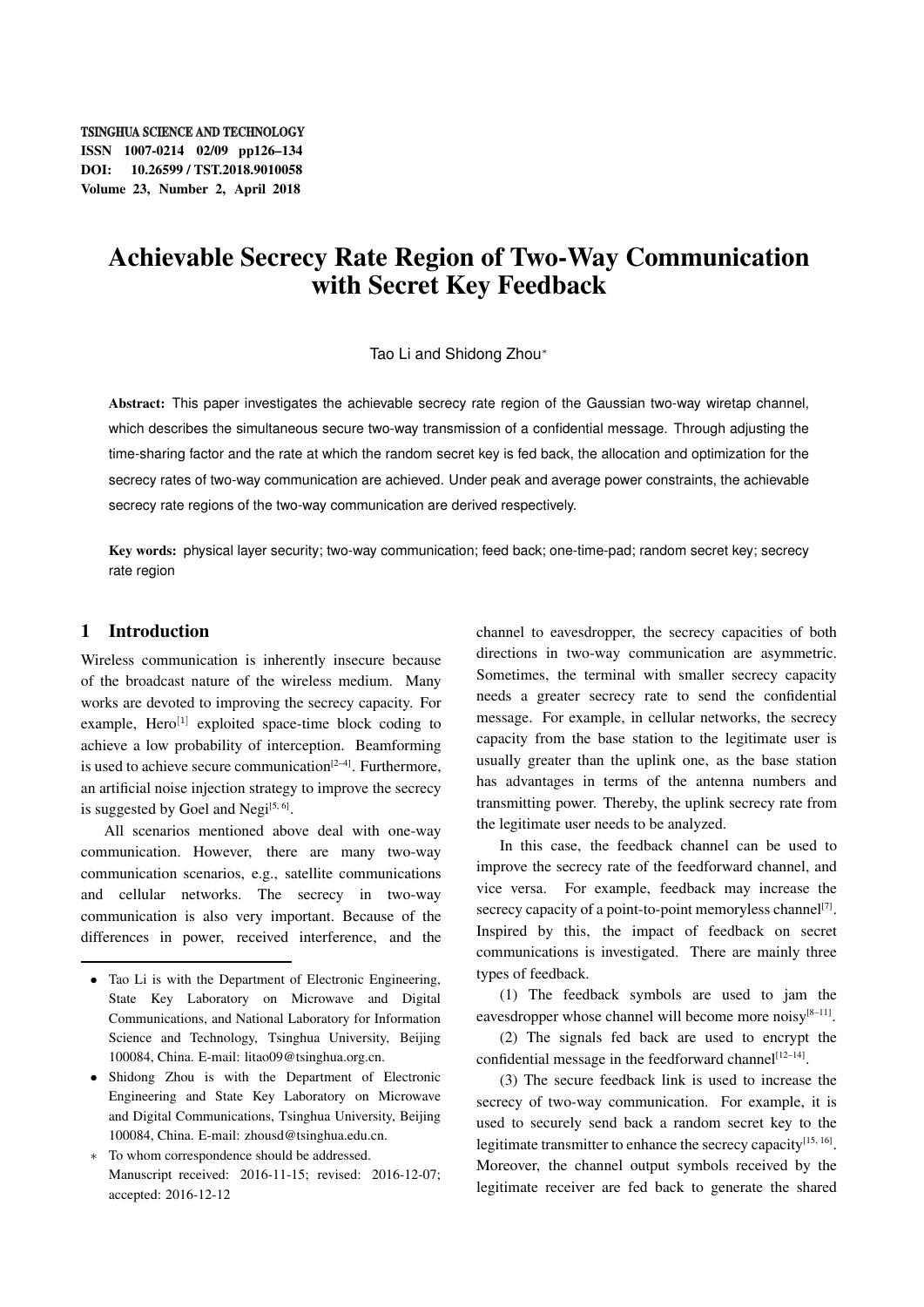secret key through a secure feedback  $link^{[17]}$ . Then, the secret key is used to encrypt the confidential message by one-time-pad coding scheme $^{[18]}$ . In Ref. [19], not only the secure feedback link is used to send back the random secret key, but also the causal channel state information, which is available to both the legitimate transmitter and the legitimate receiver, is used to generate the shared secret key.

We follow the work of Ardestanizadeh et al. $[16]$ , because the secure feedback link model is easy to achieve secret transmission. This model separates the forward and backward channels, making the two channels independent. The independence is suitable for the two-way secure communications over orthogonal channels such as different frequency bands or time slots. Due to the length of this paper, only the problem exploiting time division duplexing between the forward channel and the backward channel is investigated.

Via[20] investigated the time and power allocation problem for the Gaussian wiretap channel with secure feedback. In this paper, time sharing is exploited between feedback and forward channels; a random secret key is fed back securely to Alice from Bob, which is used to encrypt Alice's confidential message in a one-time-pad manner. The optimal power allocation and time-sharing factor are given to maximize the secrecy capacity from Alice to Bob.

However, Via<sup>[20]</sup> only considered the one-way secure communication, but the secrecy rates of both directions must be investigated in two-way secure communication. It is hoped that the secrecy rates of both directions can be greater, but it is a contradiction. There is a tradeoff between the two secrecy rates, which is demonstrated as the secrecy rate region of two-way communication. In Ref. [21], the authors investigated the achievable secrecy rate region of two-way communication under the peak power constraint in the parallel multiple-carrier system, but the problem regarding how to achieve an optimal achievable secrecy rate region was not researched.

In this paper, the achievable secrecy rate region of the two-way secure communication on the single carrier is investigated, under peak and average power constraints, respectively. One of the two legitimate terminals not only feeds back the random secret key but also sends the confidential message to the other one, thus the two-way secure communication is achieved.

The major contributions of this paper are as follows. (1) We give the criterion for judging which terminal feeds back the random secret key to the other terminal so that the achievable secrecy rate region is optimal. (2) The timesharing factor for the two legitimate terminals and the rate of the random secret key are calculated. (3) The achievable secrecy rate region is derived.

The rest of this paper is organized as follows. The system model is stated in Section 2. We solve the achievable secrecy rate region under the peak power constraint in Section 3 and the question of achievable secrecy rate region under the average power constraint is investigated in Section 4. Section 5 concludes the paper.

#### 2 Scenario and System Model

In Fig. 1, Alice and Bob are legitimate terminal users forming a bidirectional secure communication, Eve is a passive eavesdropper. Hence, this is a Gaussian wiretap channel.

 $C_{AB}$  and  $C_{AE}$  are the channel capacities from Alice to Bob and that from Alice to Eve, respectively. Similarly,  $C_{BA}$  and  $C_{BE}$  are the channel capacities from Bob to Alice and that from Bob to Eve, respectively.

*CS,AB* and *RS,AB* are the secrecy capacity and secrecy rate from Alice to Bob, respectively. Likewise, *CS,BA* and *RS,BA* are the secrecy capacity and secrecy rate from Bob to Alice, respectively. The time duration of one frame is *T*, and the scheme of time sharing is adopted. Alice communicates securely to Bob during  $[0, t<sub>1</sub>]$ , and Bob communicates securely to Alice during  $[t_1, T]$ , where  $t_2 = T - t_1$ . Alice and Bob can send confidential messages to each other against the eavesdropper Eve with their own secrecy capacities. Furthermore, both Alice and Bob can also feed back the secret key securely to each other with its secrecy capacity, the one who receives the secret key encrypts its confidential message by a one-time-pad coding scheme; thus, its secrecy rate is enhanced.



Fig. 1 Two-way communication with secure feedback.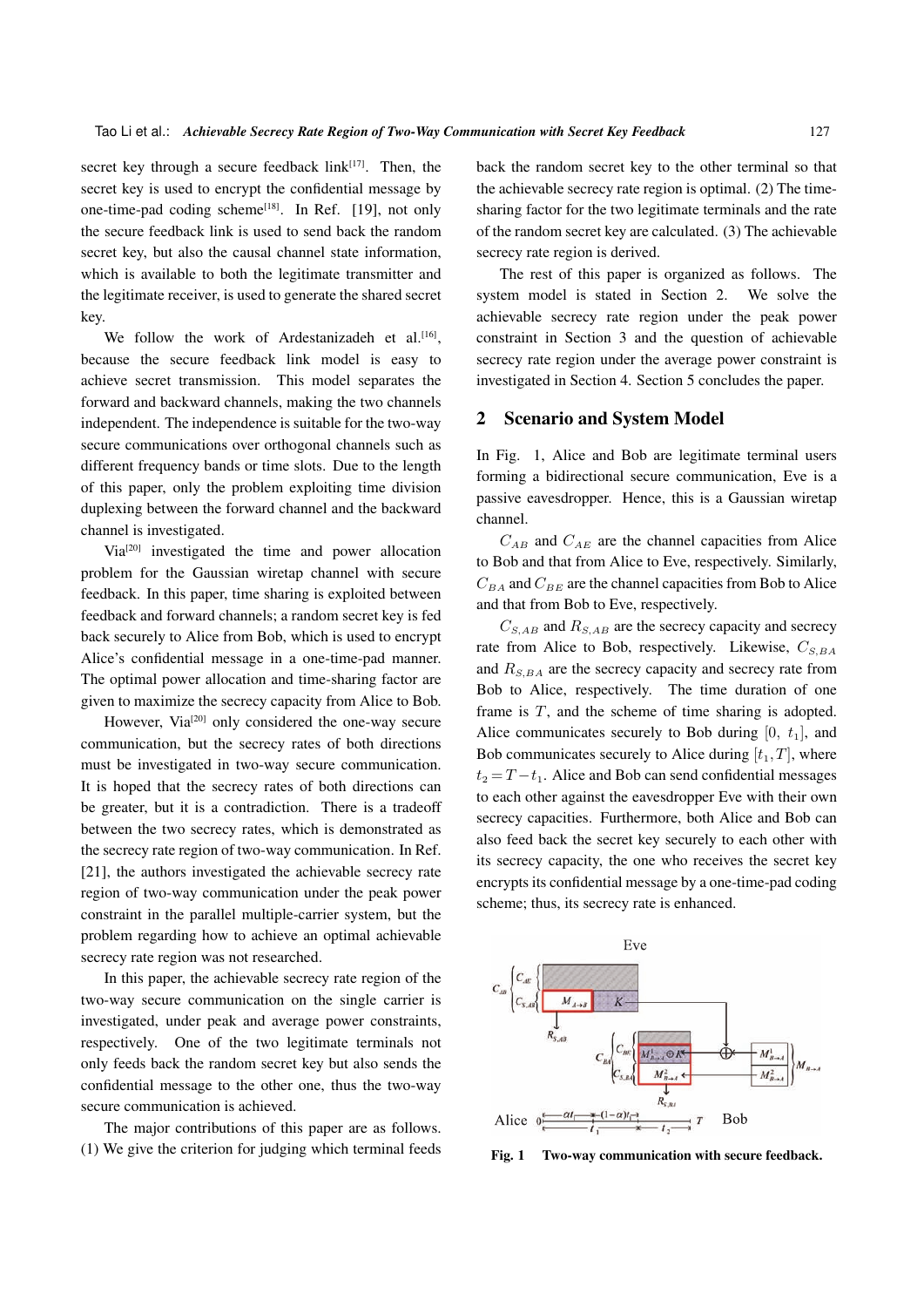# 3 Achievable Secrecy Rate Region Under the Peak Power Constraint

## 3.1 Achievable secrecy rate region under the peak power constraint when Alice feeds the secret key back to Bob

Assume that the secrecy capacity  $C_{S,BA}$  is smaller than the rate of confidential message  $M_{B\rightarrow A}$  which Bob sends to Alice. Thus, the confidential message  $M_{B\rightarrow A}$  cannot be sent securely with Bob's secrecy capacity completely, leading to the leakage of the confidential message to the eavesdropper. But the secrecy capacity  $C_{S,AB}$  of Alice is greater than the rate of confidential message  $M_{A\rightarrow B}$  sent to Bob from Alice, which means that Alice has a redundant ability to feed the secret key back to Bob confidentially with its secrecy capacity  $C_{S,AB}$ .

Let  $\alpha \in [0,1]$ , Alice sends the confidential message  $M_{A\rightarrow B}$  to Bob with its secrecy capacity  $C_{S,AB}$  during the interval  $[0, \alpha t_1]$ , and the random secret key *K* to Bob with  $C_{S,AB}$  during the interval  $[\alpha t_1, t_1]$ . During  $[t_1, T]$ , the confidential message  $M_{B\to A}$  is split into two parts, namely  $M_{B\to A}^1$  and  $M_{B\to A}^2$ . In addition,  $M_{B\to A}^2$  can be sent confidentially with the secrecy capacity  $C_{S,BA}$  of Bob. Since  $M_{B\to A}^1$  is the part which is beyond the secrecy capacity  $C_{S,BA}$ , it cannot be sent securely. Then  $M_{B\to A}^1$  is encrypted by the random secret key *K* which is fed back securely with *CS,AB*. Alice sends the random secret key *K* to Bob for encrypting the same amount of  $M_{B\to A}^1$ , and the total rate of  $M_{B\to A}^1$  and  $M_{B\to A}^2$  cannot exceed the channel capacity from Bob to Alice. Then, the secrecy rates of Alice and Bob with given  $\alpha^*$  and  $t_1^*$  are

$$
R_{S,AB}^{\star} = \frac{\alpha^{\star} t_1^{\star} C_{S,AB}}{T},
$$
  
\n
$$
R_{S,BA}^{\star} = \min \left( \frac{(1 - \alpha^{\star}) t_1^{\star} C_{S,AB} + (T - t_1^{\star}) C_{S,BA}}{T}, \frac{(T - t_1^{\star}) C_{BA}}{T} \right)
$$
\n(1)

To derive the secrecy rate region of the two-way communication in this case, the secrecy rate  $R_{S,BA}$  from Bob to Alice is first given. Then, we can solve the maximum of the secrecy rate  $R_{S,AB}$  from Alice to Bob,

$$
\max_{\alpha, t_1} \frac{\alpha t_1 C_{S, AB}}{T},
$$
\ns.t. 
$$
\min\left(\frac{(1-\alpha)t_1 C_{S, AB} + (T - t_1) C_{S, BA}}{T}, \frac{(T - t_1) C_{BA}}{T}\right) \ge R_{S, BA},
$$
\n
$$
\alpha \le 1,
$$

128 *Tsinghua Science and Technology, April* 2018, 23(2): 126–134

$$
0 \leqslant t_1 \leqslant T \tag{2}
$$

which is equivalent to

$$
\max_{\alpha, t_1} \frac{\alpha t_1 C_{S, AB}}{T},
$$
\ns.t. 
$$
\frac{(1-\alpha) t_1 C_{S, AB} + (T - t_1) C_{S, BA}}{T} \ge R_{S, BA}
$$
\n
$$
\frac{(T - t_1) C_{BA}}{T} \ge R_{S, BA},
$$
\n
$$
\alpha \le 1,
$$
\n
$$
0 \le t_1 \le T
$$
\n(3)

Lemma 1 The primal problem in Formula (3) is not a convex optimization problem, but can be converted to a convex optimization problem.

Proof Let the rate of the random secret key fed back to Bob be  $(1-\alpha)t_1C_{S,AB}/T = R_K$ , then  $\alpha t_1C_{S,AB}/T =$  $t_1C_{S,AB}/T - R_K$ . The primal problem is equivalent to

$$
\max_{t_1, R_K} \frac{t_1 C_{S, AB}}{T} - R_K,
$$
\n
$$
\text{s.t. } R_K + \left(1 - \frac{t_1}{T}\right) C_{S, BA} \ge R_{S, BA},
$$
\n
$$
\left(1 - \frac{t_1}{T}\right) C_{BA} \ge R_{S, BA},
$$
\n
$$
R_K \ge 0,
$$
\n
$$
0 \le t_1 \le T
$$
\n(4)

щ

It is a linear program problem, also a convex optimization problem. Hence, it can be solved by the KKT condition<sup>[22]</sup>.

If *CS,AB < CS,BA*, (1*−α*)*t*1*CS,AB <* (1*−α*)*t*1*CS,BA*, meaning the total amount of the confidential message encrypted by the fed back secret key from Alice is smaller than that sent with the secrecy capacity of Bob during the same interval  $[\alpha t_1, t_1]$ . So, to make the achievable secrecy rate region greater when Alice feeds the secret key back to Bob than when Bob feeds the secret key back to Alice,  $C_{S,AB} \geq C_{S,BA}$  is the sufficient and necessary condition for Alice to feed the secret key back to Bob. Then convex optimization problem in Formula (4) can be solved by the KKT condition, the achievable secrecy rate region in the case is as follows:

$$
R_{S,AB} = C_{S,AB} + \frac{C_{S,BA} - C_{S,AB} - C_{BA}}{C_{BA}} R_{S,BA}
$$
 (5)

# 3.2 Achievable secrecy rate region under the peak power constraint when Bob feeds the secret key back to Alice

If the roles of Alice and Bob exchange, Bob has the redundant ability to send the random secret key to Alice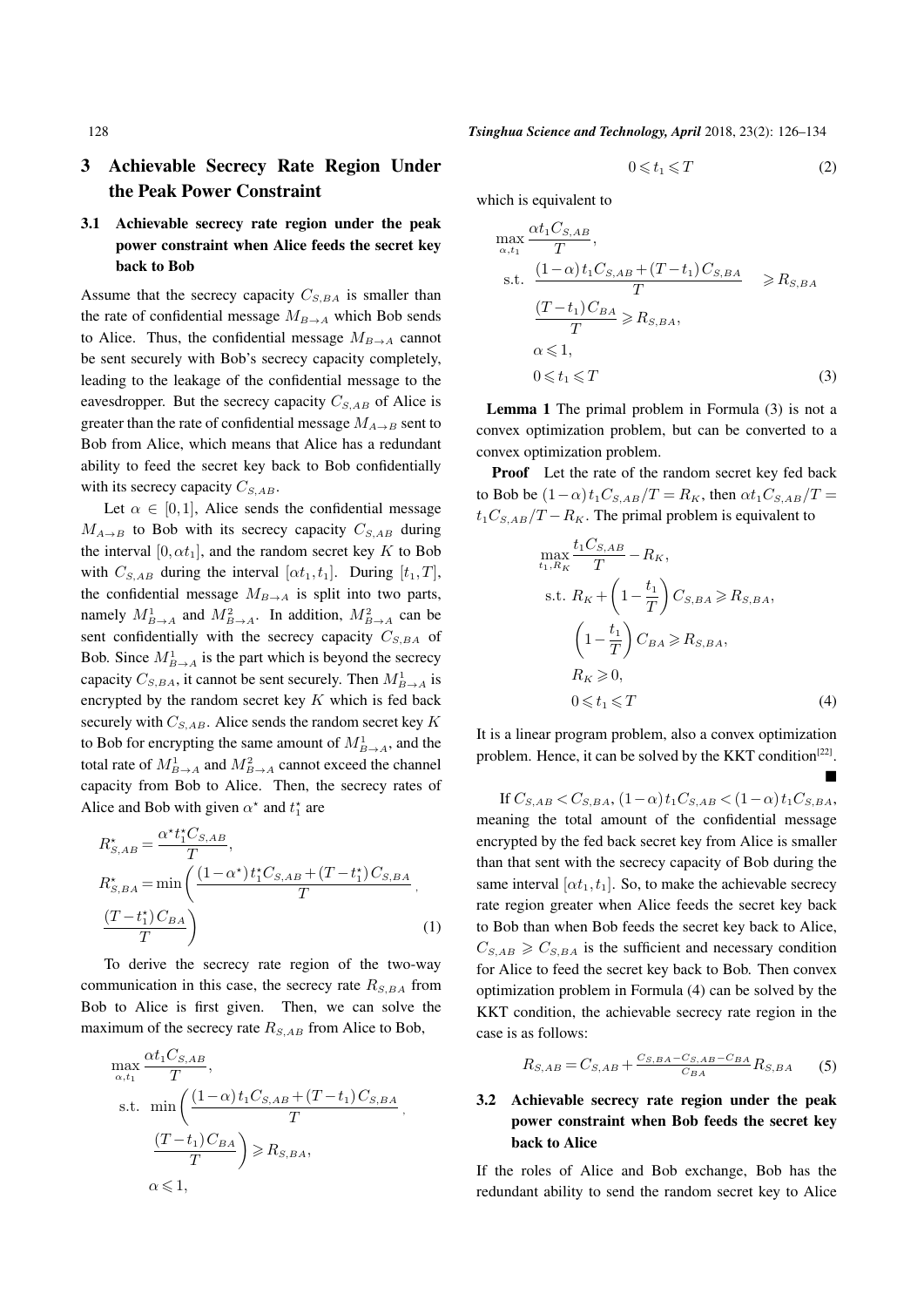confidentially. Also, Alice uses the secret key to encrypt part of the confidential message which is beyond the secrecy capacity of Alice. Therefore,  $C_{S,AB} < C_{S,BA}$  is the sufficient and necessary condition for Bob to feed the secret key back to Alice. Hence, the achievable secrecy rate region in this case is as follows:

$$
R_{S,BA} = C_{S,BA} + \frac{C_{S,AB} - C_{S,BA} - C_{AB}}{C_{AB}}R_{S,AB}
$$
 (6)

#### 3.3 Achievable secrecy rate region of two-way communication

Considering the secrecy rate regions of Eqs. (5) and (6), the achievable secrecy rate region of the two-way communication by the feedback of secret key is as follows.

If  $C_{S,AB} \geq C_{S,BA}$ , according to Section 3.1, we exploit the scheme that Alice feeds the secret key back to Bob, within which the achievable secrecy rate region of the two-way communication is achieved, as shown in Fig. 2. The secrecy rate from Bob to Alice has been improved, which exceeds the secrecy capacity of Bob.

If  $C_{S,AB} < C_{S,BA}$ , according to Section 3.2, we exploit the scheme that Bob feeds the secret key back to Alice, within which the achievable secrecy rate region of the two-way communication is achieved, as shown in Fig. 3. The secrecy rate from Alice to Bob has been improved, which exceeds the secrecy capacity of Alice.

In other words, if one of the two legitimate terminals has greater secrecy capacity than the other, it feeds the random secret key back to the other legitimate terminal. The achievable secrecy rate region will be greater.

#### 3.4 Numerical results

## 3.4.1 Boundary of the secrecy rate region

If  $C_{S,AB} \geq C_{S,BA}$ , the regime that Alice feeds the random secret key back to Bob can realize the achievable secrecy rate region. The parameters that make Alice and



Fig. 2 Achievable secrecy rate region under the peak power constraint when Alice feeds the secret key back to Bob.



Fig. 3 Achievable secrecy rate region under the peak power constraint when Bob feeds the secret key back to Alice.

Bob work at the boundary of the achievable secrecy rate region are as follows,

$$
\alpha = 1 - \frac{R_{S,BA}(C_{BA} - C_{S,BA})}{C_{S,AB}(C_{BA} - R_{S,BA})},
$$
  
\n
$$
t_1 = (1 - \frac{R_{S,BA}}{C_{BA}})T
$$
 (7)

Figure 4 is used to demonstrate how Alice and Bob work at the boundary of the secrecy rate region. Assume that  $C_{S,AB} = 4$  bit·s<sup>-1</sup>·Hz<sup>-1</sup>,  $C_{S,BA} = 2$  bit·s<sup>-1</sup>·Hz<sup>-1</sup>,  $C_{AB}$  = 5 bit · s<sup>-1</sup> ·Hz<sup>-1</sup></sub>,  $C_{BA}$  = 3 bit · s<sup>-1</sup> ·Hz<sup>-1</sup>, and *T* = 1 s.

As the secrecy rate *RS,BA* from Bob to Alice increases, the time  $t_1$  and the proportion  $\alpha$  both decrease monotonously. Eventually,  $\alpha$  goes to zero, which means that time  $t_1$  is used to send the secret key from Alice to Bob. However, the time  $(1 - \alpha)t_1$  for Alice to securely feed the secret key back to Bob increases.

In other words, to increase  $R_{S,BA}$ , the time  $t_2$  for Bob to transmit and  $(1-\alpha)t_1$  for Alice to feed back the secret key both need to increase, but the time  $\alpha t_1$  for Alice to send the confidential message should be reduced. It is shown that the secrecy rate  $R_{S,AB}$  is inversely proportional to the secrecy rate  $R_{S,BA}$  linearly in Eq. (5).



Fig. 4 Parameters for working at the boundary of the achievable secrecy rate region under the peak power constraint.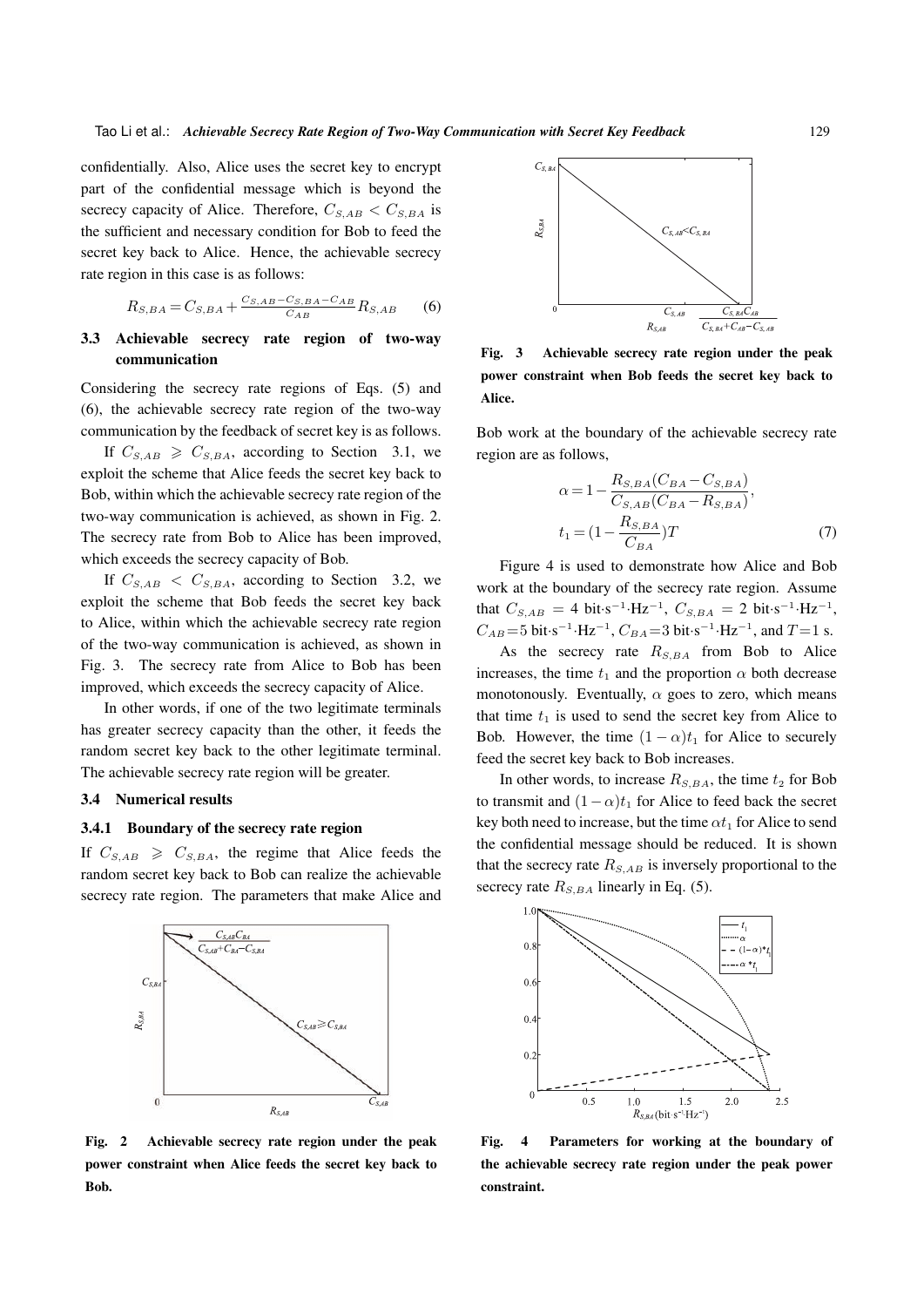#### 3.4.2 Relation of the secrecy rate to the secrecy capacity

When  $C_{S,AB} \geq C_{S,BA}$ , the regime that Alice feeds the random secret key back to Bob can reach the achievable secrecy rate region, and it is impossible for  $R_{S,AB}$  to exceed  $C_{S,AB}$ . Given  $R_{S,AB}$ , according to Eq. (5), we have

$$
R_{S,BA} = \frac{(C_{S,AB} - R_{S,AB})C_{BA}}{C_{S,AB} + C_{BA} - C_{S,BA}}
$$
(8)

Figure 5 demonstrates the relation of secrecy rate  $R_{S,BA}$  and secrecy capacities, i.e.,  $C_{S,AB}$  and  $C_{S,BA}$ , given  $R_{S,AB}$  =0 bit·s<sup>-1</sup>·Hz<sup>-1</sup>, meaning Alice does not send its confidential message, only feeds the secret key back to Bob. Assume that  $C_{S,AB} = 10$  bit $\cdot$ s<sup>-1</sup> $\cdot$ Hz<sup>-1</sup>,  $C_{S,BA} = 2$  $\text{bit·s}^{-1} \cdot \text{Hz}^{-1}$ ,  $C_{BA} = 4 \text{ bit·s}^{-1} \cdot \text{Hz}^{-1}$ , and  $T = 1 \text{ s}$ .

As  $C_{S,AB}$  and  $C_{S,BA}$  increase,  $R_{S,BA}$  will increase gradually. When  $C_{S,AB}$  approaches infinity,  $R_{S,BA}$  will get close to  $C_{BA}$ , no matter how large  $C_{S,AB}$  is, i.e., no matter how much Alice feeds the random secret key back to Bob securely, the secrecy rate  $R_{S,BA}$  will not exceed the channel capacity  $C_{BA}$ . When  $C_{S,AB} = C_{S,BA}$ , the cooperation of Alice and Bob is not necessary. If the secrecy rate of one direction needs to be improved, only the time for transmitting should be increased.

# 4 Achievable Secrecy Rate region Under the Average Power Constraint

# 4.1 Achievable secrecy rate region under the average power constraint when Alice feeds the secret key back to Bob

As above, the achievable secrecy rate region of the twoway communication with secure feedback of the secret key under the peak power constraint is investigated. Then, the same question under the constraint of average power will be considered.



Fig. 5 Secrecy rate as a function of secrecy capacities.

#### 130 *Tsinghua Science and Technology, April* 2018, 23(2): 126–134

In the new case, the instantaneous power of Bob or Alice is up to the time they work, so the instantaneous power is a function of the time one terminal works, as well as the channel capacities and secrecy capacities in the scenario.

The system model in the new case is the same as the aforementioned case. Assume that the channels among all the terminals are additive white Gaussian noise channels with complex Gaussian noise of zero mean and the variances of the noise for Alice, Bob, and Eve are  $\sigma_A^2$ ,  $\sigma_B^2$ , and  $\sigma_E^2$ , respectively. Furthermore, *g<sub>AB</sub>* and *g<sub>AE</sub>* are the link gains from Alice to Bob and Eve, respectively. Similarly,  $g_{BA}$  and  $g_{BE}$  are the link gains from Bob to Alice and Eve, respectively. The total energy of Alice and Bob in a frame is  $P_{A max}T$  and  $P_{B max}T$ , respectively. So, the instantaneous power of Alice is  $P_{A max} T / (T - t_2)$ and  $P_{Bmax}T/t_2$  for Bob. Then, the instantaneous secrecy capacity from Alice to Bob is $^{[23]}$ 

$$
C_{S,AB}(t_2) = [C_{AB}(t_2) - C_{AE}(t_2)]^+ =
$$
  
\n
$$
\left[ \log_2 \left( 1 + \frac{P_{Amax} T g_{AB}}{\sigma_B^2 (T - t_2)} \right) - \log_2 \left( 1 + \frac{P_{Amax} T g_{AE}}{\sigma_E^2 (T - t_2)} \right) \right]^+
$$
  
\n
$$
\log_2 \left( 1 + \frac{P_{Amax} T \left[ \frac{\sigma_E^2}{\sigma_B^2} g_{AB} - g_{AE} \right]^+}{\sigma_E^2 (T - t_2) + P_{Amax} T g_{AE}} \right)
$$
(9)

where  $C_{AB}(t_2)$  and  $C_{AE}(t_2)$  are the instantaneous channel capacities from Alice to Bob and Eve, respectively. Similarly, the instantaneous secrecy capacity from Bob to Alice is

$$
C_{S,BA}(t_2) = \left[C_{BA}(t_2) - C_{BE}(t_2)\right]^+ =
$$
\n
$$
\left[\log_2\left(1 + \frac{P_{Bmax}Tg_{BA}}{\sigma_A^2 t_2}\right) - \log_2\left(1 + \frac{P_{Bmax}Tg_{BE}}{\sigma_E^2 t_2}\right)\right]^+ =
$$
\n
$$
\log_2\left(1 + \frac{P_{Bmax}T\left[\frac{\sigma_E^2}{\sigma_A^2}g_{BA} - g_{BE}\right]^+}{\sigma_E^2 t_2 + P_{Bmax}Tg_{BE}}\right) \tag{10}
$$

where  $C_{BA}(t_2)$  and  $C_{BE}(t_2)$  are the instantaneous channel capacities from Bob to Alice and Eve, respectively. Similar to that described previously, Alice sends back the secret key to Bob with the secrecy capacity  $C_{S,AB}$ , and Bob encrypts its confidential message with the received secret key. The instantaneous secrecy rate from Bob to Alice is

$$
R_{S,BA}(t_2) = \min(t_2 C_{BA}(t_2)/T, t_2 C_{S,BA}(t_2)/T + (1-\alpha)(T-t_2)C_{S,AB}(t_2)/T)
$$
\n(11)

Given the secrecy rate  $R_{S,AB}^*$  from Alice to Bob, the maximal secrecy rate from Bob to Alice  $R_{S,BA}^{opt}$  can be derived and the achievable secrecy rate region under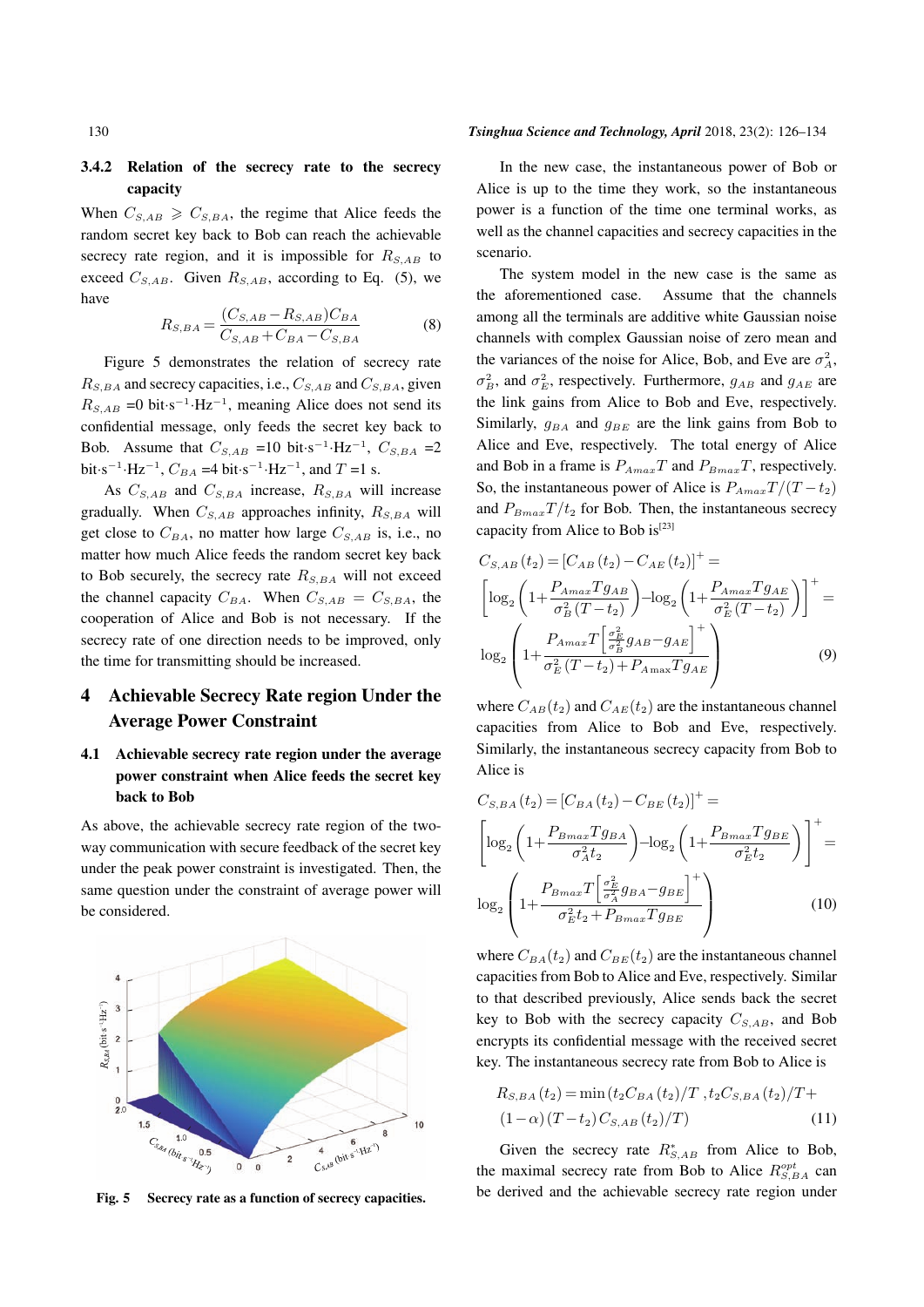the constraint of average power is obtained. Thus, the optimization question is as follows:

$$
\max_{\alpha, t_2} \min(t_2 C_{BA}(t_2)/T, t_2 C_{S,BA}(t_2)/T +
$$
  
\n
$$
(1-\alpha)(T-t_2)C_{S,AB}(t_2)/T),
$$
  
\ns.t.  $R_{S,AB}^* \leq \alpha (T-t_2)C_{SAB}(t_2)/T,$   
\n $0 \leq \alpha \leq 1,$   
\n $0 \leq t_2 \leq T$  (12)

Lemma 2 The primal problem in Formula (12) is not a convex optimization problem, but can be converted to a convex optimization problem.

**Proof** 
$$
t_2C_{BA}(t_2) = t_2 \log_2 \left(1 + \frac{P_{B\max}T_{GBA}}{\sigma_A^2 t_2}\right)
$$
 and  
\n $t_2C_{S,BA}(t_2) = t_2 \left[\log_2 \left(1 + \frac{P_{B\max}T_{GBA}}{\sigma_A^2 t_2}\right) - \log_2 \left(1 + \frac{P_{B\max}T_{GBA}}{\sigma_E^2 t_2}\right)\right]^+$  are all concave functions of  $t_2$ ,  
\nand  $t_1C_{S,AB}(t_1) = t_1 \left[\log_2 \left(1 + \frac{P_{A\max}T_{BAB}}{\sigma_B^2 t_1}\right) - \log_2 \left(1 + \frac{P_{A\max}T_{GBB}}{\sigma_E^2 t_1}\right)\right]^+$  is a concave functions of  
\n $t_1^{[22]}$ . Let  $R_K = (1-\alpha)(T-t_2)C_{S,AB}(t_2)/T = (1-\alpha)t_1C_{S,AB}(t_1)/T$ . Then,

 $\alpha (T - t_2) C_{S,AB} (t_2)/T = t_1 C_{S,AB} (t_1)/T - R_K$ , thus, it is a concave function of  $(t_1, R_K)$ . Therefore, the primal objective problem is equivalent to

$$
\max_{t_1, t_2, R_K} \min(t_2 C_{BA}(t_2)/T, t_2 C_{S, BA}(t_2)/T + R_K),
$$
  
s.t.  $R_{S, AB} \le t_1 C_{S, AB}(t_1)/T - R_K,$   
 $t_1 \ge 0,$   
 $t_2 \ge 0,$   
 $t_1 + t_2 \le T,$   
 $R_K \ge 0$  (13)

Because the pointwise infimum of a set of concave functions is a concave function, so

$$
\min\left(t_2 C_{BA}(t_2)/T, t_2 C_{S,BA}(t_2)/T + R_K\right) \tag{14}
$$

is a concave function of  $(t_2, R_K)$ . So the new objective problem in Formula (13) is a convex optimization problem, which has the unique extreme point.

The problem has the unique extreme point and the optimal solution can be derived by the CVX. We propose Algorithm 1 for the objective question, and the achievable secrecy rate region of Section 4.1 is derived.

The feasible set of the problem in Formula (13) is  ${t_2 : 0 \leq t_2 \leq T, (T-t_2)C_{S,AB}(t_2)/T \geq R^*_{S,AB}}$ where  $(T - t_2)C_{S,AB}(t_2)$  is decreasing function of  $t_2$ , so  $R_{S,AB}^* \leqslant C_{S,AB}$  (0). Assuming that  $t_2 = \beta(R_{S,AB}^*)$ , let

#### Algorithm 1 The method for solving the achievable secrecy rate region under average power constranit

- 1: Step 1. Select  $R_{S,AB}^*$  satisfying  $R_{S,AB}^* \leq C_{S,AB}(0)$ ;
- 2: Step 2. Solve  $(T \beta)C_{S,AB}(\beta)/T = R_{S,AB}^*$  with bisection method, we can get  $\beta(R^*_{S,AB})$ ;
- 3: Step 3. Solve  $g(t_2) f(t_2) = 0$ , with bisection method, we can get  $t_2 = d$ ;

- 5: if  $d \geqslant \beta(R^*_{S,AB})$  then
- 6: the optimal value  $t_2^* = \beta(R_{S,AB}^*)$ , and go to step 7;
- 7: end if
- 8: Step 5. Calculate the extreme point  $c$  of  $g(t_2)$ ,
- 9: if  $g'(0) \leqslant 0$  then
- 10:  $c = 0$ , end step 5;
- 11: else
- 12: **if**  $g'(T) \ge 0$  then
- 13:  $c = T$ , end step 5;
- 14: else
- 15: let *c* equal the solution of the equation  $g'(t_2) = 0$ , end step 5;
- 16: end if
- 17: end if
- 18: Step 6. According to the relations of *c*, *d*,  $\beta(R^*_{S,AB})$ , get the optimal value of  $t_2$
- 19: if  $c \le d$  then
- 20: *t*  $x_2^* = d$ , end step 6;
- 21: else

22: if 
$$
c \ge \beta \left(R_{S,AB}^*\right)
$$
 then

- 23: *t ∗* <sup>2</sup>=*β* ( *R∗ S,AB*) , end step 6;
- 24: else
- $25.$  $*$ <sup>\*</sup><sub>2</sub> = *c*, end step 6;
- $26$ : end if
- 27: end if

28: Step 7. Calculate  
\n
$$
R_{S,BA}^{opt} = \min \left\{ t_2^* C_{BA} \left( t_2^* \right) / T, t_2^* C_{S,BA} \left( t_2^* \right) / T + \frac{\left( T - t_2^* \right) C_{S,AB} \left( t_2^* \right) / T - R_{S,AB}^* \right\}
$$
\n29: Step 8. Calculate the optimal scale  
\n
$$
\alpha^* = \frac{R_{S,AB}^*}{(T - t_2^*) C_{S,AB} \left( t_2^* \right)}
$$

30: Step 9. Return to step 1;

 $(T - \beta(R_{S,AB}^*)) C_{S,AB} (\beta(R_{S,AB}^*)) / T = R_{S,AB}^*$ . If  $R_{S,AB}^*$  is given, to satisfy  $(T-t_2)C_{S,AB}(t_2)/T \ge$  $R_{S,AB}^*$ ,  $t_2$  should satisfy  $0 \le t_2 \le \beta(R_{S,AB}^*)$ . Let  $f(t_2) = t_2 C_{BA}(t_2)/T$  and  $g(t_2) = t_2 C_{S,BA}(t_2)/T + T_2$  $(T-t_2)C_{S,AB}(t_2)/T-R_{S,AB}^*$ .

# 4.2 Achievable secrecy rate region under the average power constraint when Bob feeds the secret key back to Alice

The instantaneous secrecy rate from Bob to Alice is

$$
R_{S,BA}(t_1) = \alpha (T - t_1) C_{S,BA}(t_1) / T \tag{15}
$$

where  $\alpha$  is the proportion of  $t_2$  for Bob to feed the secret key back to Alice, and

$$
C_{S,BA}(t_1) = [C_{BA}(t_1) - C_{BE}(t_1)]^+ =
$$

<sup>4:</sup> Step 4.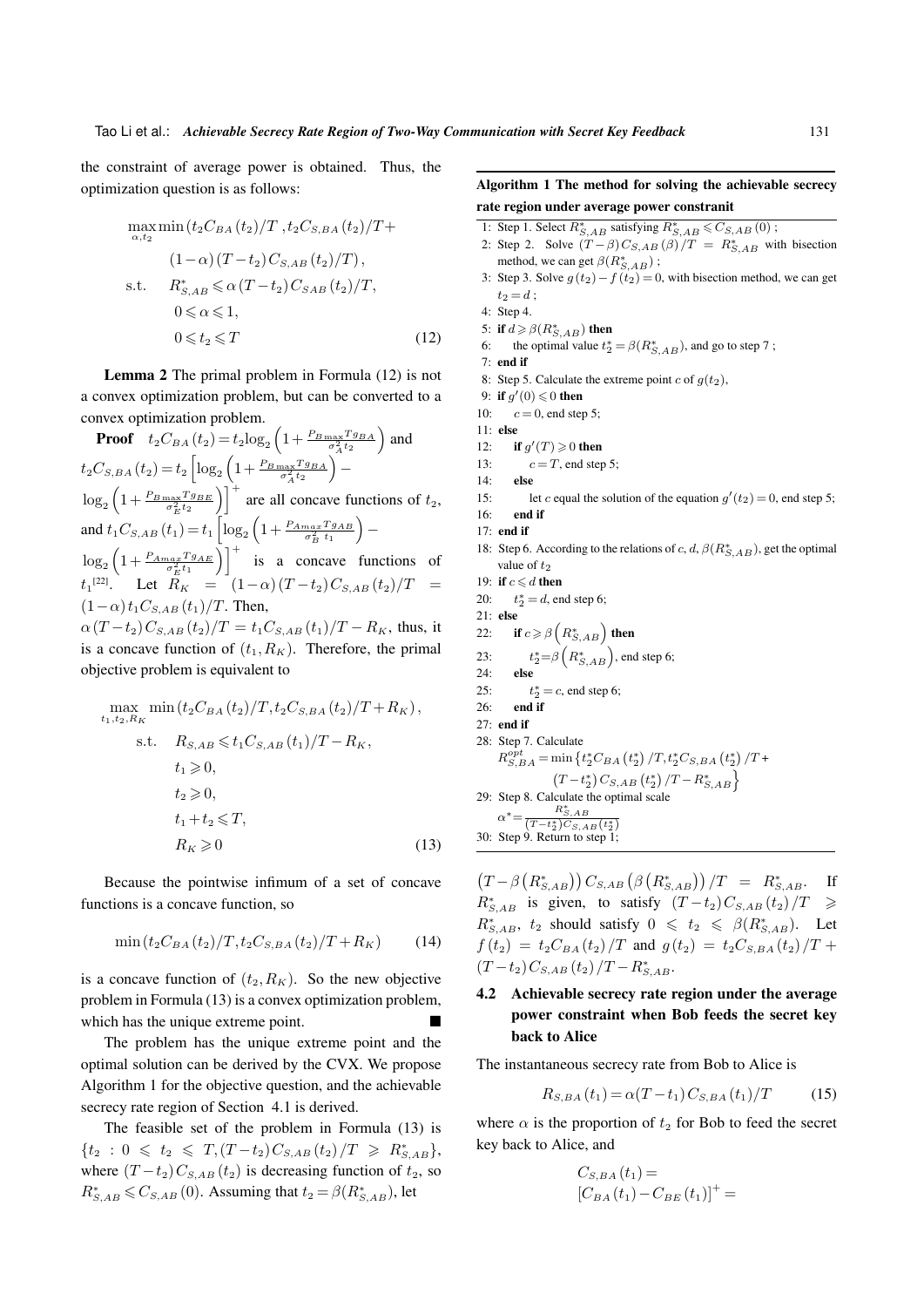$$
\left[\log_2\left(1+\frac{P_{Bmax}Tg_{BA}}{\sigma_A^2(T-t_1)}\right)-\log_2\left(1+\frac{P_{Bmax}Tg_{BE}}{\sigma_E^2(T-t_1)}\right)\right]^+=
$$
  

$$
\log_2\left(1+\frac{P_{Bmax}T}{\sigma_E^2(T-t_1)+P_{Bmax}Tg_{BE}}\left[\left(\frac{\sigma_E^2}{\sigma_A^2}g_{BA}-g_{BE}\right)\right]^+\right)
$$
 (16)

The instantaneous secrecy rate from Alice to Bob is

$$
R_{S,AB}(t_1) = \min(t_1 C_{AB}(t_1)/T, (t_1 C_{S,AB}(t_1)/T + (1-\alpha)(T-t_1)C_{S,BA}(t_1)/T)
$$
\n(17)

where

$$
C_{S,AB}(t_1) =
$$
  
\n
$$
[C_{AB}(t_1) - C_{AE}(t_1)]^+ =
$$
  
\n
$$
\left[ \log_2 \left( 1 + \frac{P_{Amax} T g_{AB}}{\sigma_B^2 t_1} \right) - \log_2 \left( 1 + \frac{P_{Amax} T g_{AE}}{\sigma_E^2 t_1} \right) \right]^+
$$
  
\n
$$
\log_2 \left( 1 + \frac{P_{Amax} T}{\sigma_E^2 t_1 + P_{Amax} T g_{AE}} \left[ \frac{\sigma_E^2}{\sigma_B^2} g_{AB} - g_{AE} \right]^+ \right)
$$
\n(18)

Given the secrecy rate  $R_{S,BA}$  from Bob to Alice, and maximizing the secrecy rate  $R_{S,AB}(t_1)$ ; then, the achievable secrecy rate region under the constraint of average power is achieved. So, the optimization question is as follows:

$$
\max_{\alpha, t_1} \min(t_1 C_{AB}(t_1)/T, t_1 C_{S,AB}(t_1)/T +
$$
  
\n
$$
(1 - \alpha)(T - t_1) C_{S,BA}(t_1)/T),
$$
  
\ns.t.  $R_{S,BA} \leq \alpha (T - t_1) C_{S,BA}(t_1)/T,$   
\n $0 \leq \alpha \leq 1,$   
\n $0 \leq t_1 \leq T$  (19)

With Algorithm 1 proposed above, the achievable secrecy rate region of Section 4.2 can be achieved.

### 4.3 Achievable secrecy rate region under the average power constraint

Finally, the achievable secrecy rate region under the average power constraint is the convex hull of the union set for the two secrecy rate regions in Sections 4.1 and 4.2.

Assume that  $P_{Amax} = 12 \text{ W}$ ,  $P_{Bmax} = 10 \text{ W}$ ,  $T = 1 \text{ s}$ ,  $g_{AB} = 1$ ,  $g_{BA} = 1$ ,  $g_{AE} = 0.05$ ,  $g_{BE} = 0.1$ ,  $\sigma_A^2 = 1$ ,  $\sigma_B^2 =$ 1, and  $\sigma_E^2 = 1$ . In Fig. 6, the red curve is the convex hull of the union set for the two secrecy rate regions. From Fig. 6, it is shown that each of the two schemes under the average power constraint has its own secrecy rate region, respectively. Furthermore, the union set of the two secrecy rate regions is achievable, as well as the convex hull of the union set.

#### 132 *Tsinghua Science and Technology, April* 2018, 23(2): 126–134

From Fig. 6, there exists an intersection between the curves of the two secrecy rate regions. There is a very small difference between the union set of the two secrecy rate regions and its convex hull, which can be neglected. To reduce the complexity, it is thought that the achievable secrecy rate region of the two-way communication is the union set of the two secrecy rate regions under the average power constraint.

Figure 7 demonstrates the secrecy rate regions of the two schemes under the average power constraint, when  $P_{Amax} = 12$  W,  $P_{Bmax} = 10$  W,  $T=1$  s,  $g_{AB} = 1$ ,  $g_{BA} =$ 1,  $g_{AE} = 0.05$ ,  $g_{BE} = 0.25$ ,  $\sigma_A^2 = 1$ ,  $\sigma_B^2 = 1$ , and  $\sigma_E^2 = 1$ . Figure 7 shows the union set of the two secrecy rate regions is the greater one of the two regions, which is convex, so the greater one is the convex hull of the union set. Also, the achievable secrecy rate region under the average power constraint in this case is the greater one.

So, it is observed that, when the secrecy performance of the two terminals in the two-way communication is approximated, there will exist an intersection between the curves of the two secrecy rate regions. When the secrecy performance of the two terminals has a greater difference, then the union set of the two secrecy rate regions is the



Fig. 6 The achievable secrecy rate region under peak power and average power constraints.



Fig. 7 The achievable secrecy rate region under average power constraints.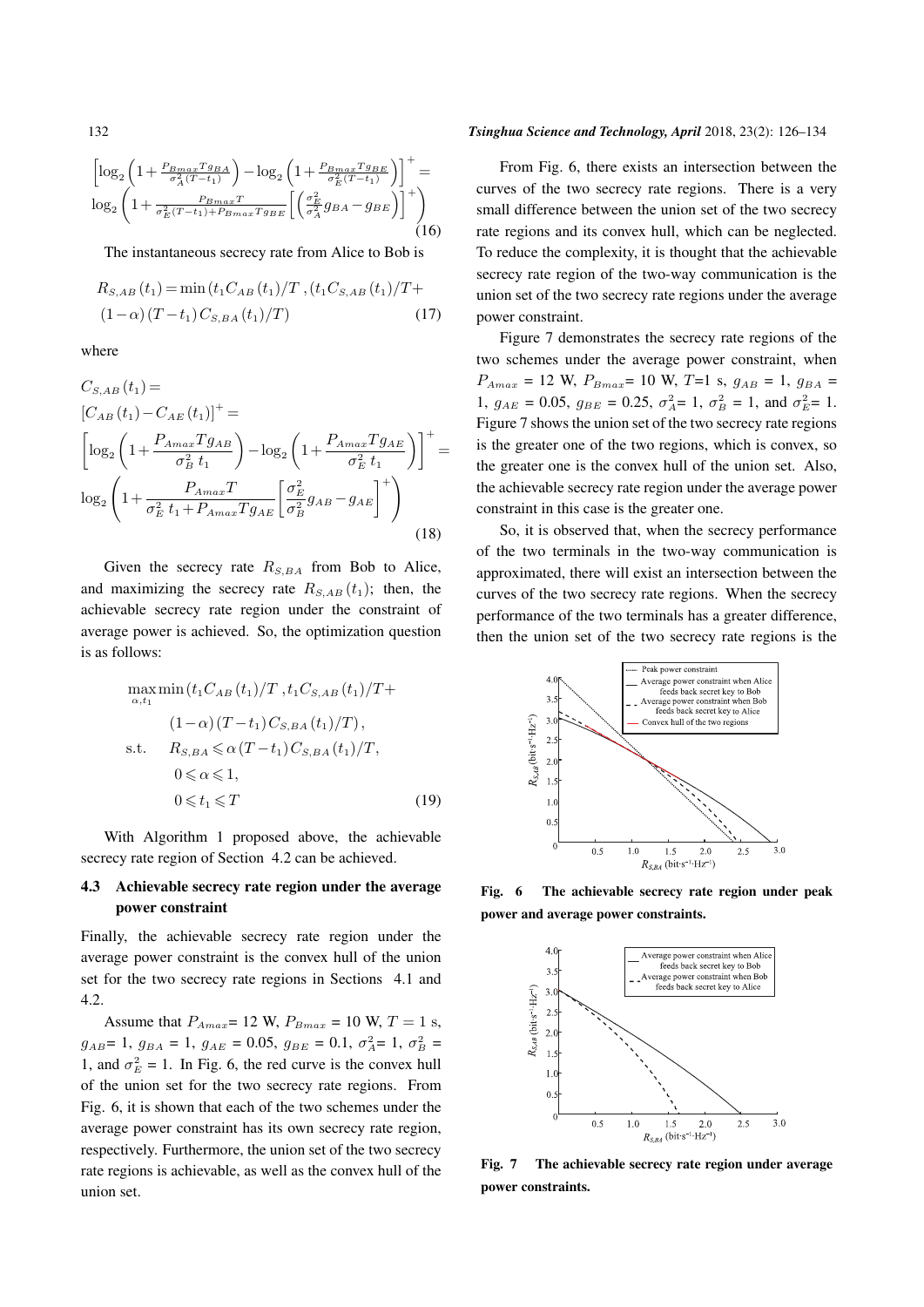greater of the two regions.

#### 4.4 Numerical results

We demonstrate the numerical results for the case when Alice feeds the secret key back to Bob. Assume that  $P_{Amax} = 12 \text{ W}, P_{Bmax} = 10 \text{ W}, T = 1 \text{ s}, g_{AB} = 1, g_{BA} = 1$  $g_{A E} = 0.05$ ,  $g_{B E} = 0.1$ ,  $\sigma_A^2 = 1$ ,  $\sigma_B^2 = 1$ , and  $\sigma_E^2 = 1$ .

The achievable secrecy rate region under the average power constraint is illustrated in Fig. 7, where  $R_{S, AB}$  is a decreasing function of  $R_{S,BA}$ , and the curve is nonlinear.

From Fig. 8, it is found that as  $R_{S,BA}$  increases, the curves of the parameters  $t_1$  and  $\alpha$  can be divided into three stages.

At the first stage, the proportion  $\alpha$  remains constant at 1, implying that the duration of time  $[0, t<sub>1</sub>]$  is used to send Alice's confidential message and Alice does not feed the secret key back to Bob. Through reducing the duration of time  $[0, t<sub>1</sub>]$ , i.e., increasing the time  $t<sub>2</sub>$ , the secrecy rate *RS,BA* grows without the need for any random secret key, so  $(1-\alpha)t_1$  for Alice to feed the secret key back to Bob is 0.

At the second stage, the time  $t_1$  when Alice communicates securely to Bob remains fixed. To maintain the increasing secrecy rate  $R_{S,BA}$ , the proportion  $\alpha$  of  $t_1$  for Alice to send the confidential message must be decreased, which leads to the increase of time  $(1 - \alpha)t_1$ for Alice to feed back the secret key. At this stage, to make *RS,BA* grow, the unique way is to increase the amount of the random secret key fed back.

At the third stage, as  $R_{S,BA}$  increases,  $t_1$  and  $\alpha$  both decrease, and  $\alpha$  decreases faster, inducing that the time  $\alpha t_1$ reduces faster than  $t_1$ , so  $(1 - \alpha)t_1$  can increase slowly at this stage. Eventually  $\alpha$  drops to zero, meaning the duration of time [0*, t*1] is spent on feeding the secret key.



Fig. 8 Parameters for working at the boundary of the achievable secrecy rate region under the average power constraint when Alice feeds the secret key back to Bob.

To make  $R_{S,BA}$  increase, the time  $(1 - \alpha)t_1$ should increase to feed more of the random secret key. Meanwhile, the time  $t_2$  for Bob to securely transmit the message must increase.

#### 5 Conclusion

The secrecy rate region of two-way communication is studied with secure feedback in this paper. Under peak and average power constraints, the achievable secrecy rate regions of the two-way secure communication are obtained. The time sharing factor and the rate of the random secret key are also derived.

Under the peak power constraint, the relation of secrecy rate and secrecy capacity is analyzed. Under the average power constraint, an algorithm for the problem of achievable secrecy rate region is proposed.

#### Acknowledgment

This work was supported in part by the National High-Tech Research and Development (863) Program (No. ss2015AA011306), the National key Basic Research and Development (973) Program of China (No. 2012CB316000), the Science Fund for Creative Research Groups of NSFC (No. 61321061), and Tsinghua University Initiative Scientific Research (No. 2015Z02-3). We would like to thank the reviewers for their valuable comments.

#### References

- [1] A. Hero, Secure space-time communication, *IEEE Transactions on Information Theory*, vol. 49, no 12, pp.3235*−*3249, 2003.
- [2] Z. Li, W. Trappe, and R. Yates, Secret communication via multiantenna transmission, presented at 41st Annual Conference on Informance Sciences and System, Baltimore, MD, USA, 2007.
- [3] S. Shafiee and S. Ulukus, Achievable rates in Gaussian MISO channels with secrecy constraints, presented at IEEE International Symposium on Information Theory, Nice, France, 2007.
- [4] S. Shafiee, N. Liu, and S. Ulukus, Towards the secrecy capacity of the gaussian MIMO wire-tap channel: The 2-2- 1 channel, *IEEE Transactions on Information Theory*, vol. 55, no. 9, pp. 4033*−*4039, 2009.
- [5] R. Negi and S. Goel, Secret communication using artificial noise, presented at IEEE 62nd Vehicular Technology Conference, Dallas, TX, USA, 2005.
- [6] S. Goel and R. Negi, Guaranteeing secrecy using artificial noise, *IEEE Transactions on Wireless Communications*, vol. 7, no. 6, pp. 2180*−*2189, 2008.
- [7] S. K. Leung-Yan-Cheong, Multi-user and wiretap channels including feedback, Ph D dissertation, Stanford, CA, USA: